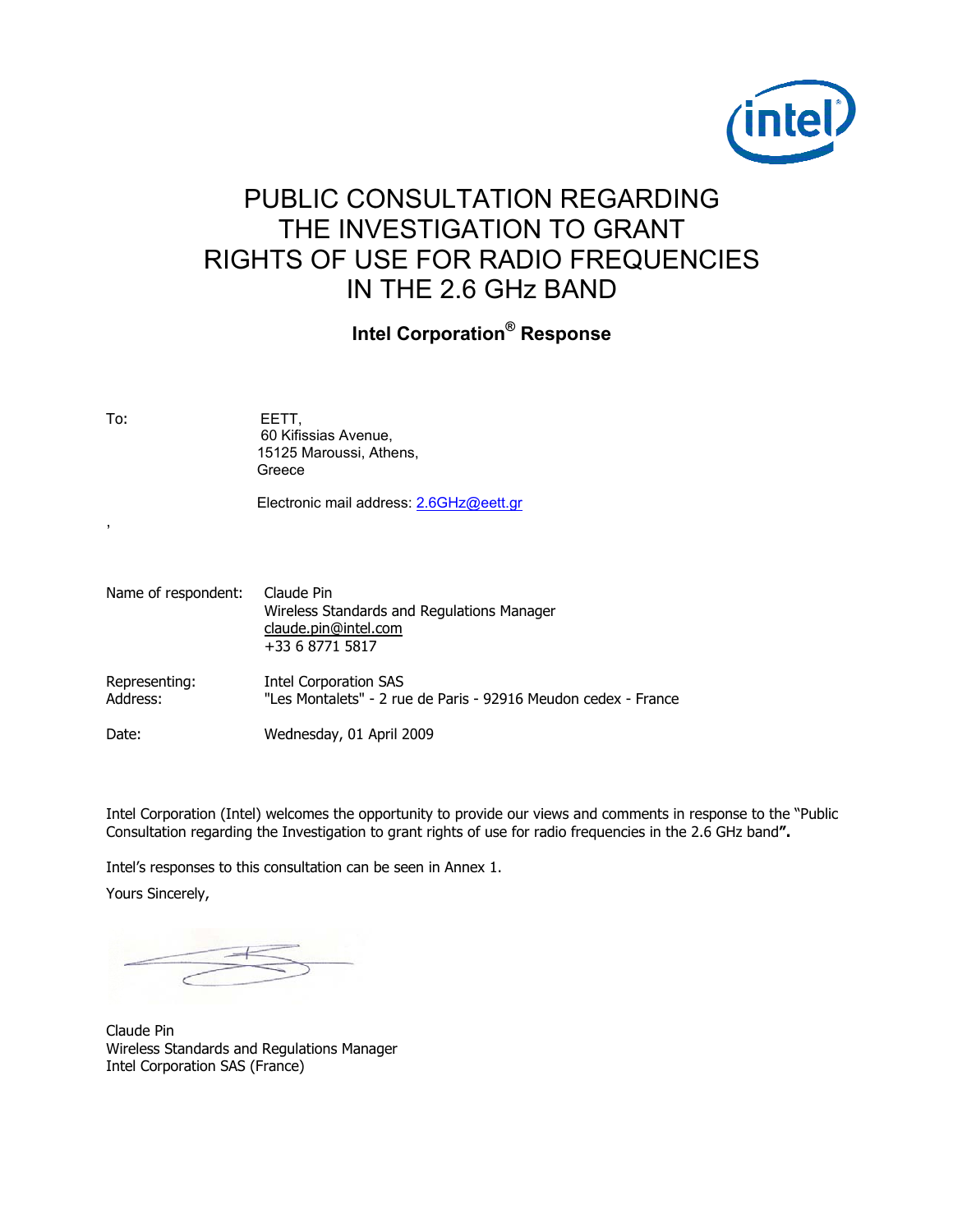# **Annex 1 – Questions**

## **1. Introduction**

Q1. Do you deem that there is interest for the acquisition of rights of use for radio frequencies in the 2.6 GHz band and the subsequent network development that will provide (broadband) electronic communication services?

Intel considers the 2.6 GHz band as a key global band for the deployment of mobile broadband. Therefore we supports the award of the 2.6 GHz spectrum at the earliest opportunity.

Currently IP and OFDMA based standards seem to be the most likely candidate technologies for the 2.6 GHz band. Mobile WiMAX is being deployed in the 2.6 GHz band around the world. More than 60 companies are developing silicon and end user devices, more than 40 companies are developing products for infrastructure. It is forecasted by the WiMAX Forum that more than 1000 WiMAX products will undergo testing by 2011.

Mobile WiMAX based on IEEE 802.16e-2005 is Intel's technology of choice for delivering the next generation fixed, nomadic and mobile personal broadband. LTE, another OFDM-based IMT-2000 system, is also being considered as a candidate by the UMTS community but is a couple of years behind WiMAX.

OFDMA technology has become commonly accepted as the basis for the evolution of mobile technology towards 4G, as it can provide cost effective high data rate capability and excellent support for new features such as advanced antenna technologies to maximize coverage and the number of users supported by the network.

Mobile WiMAX (specifically, the air interface designated "OFDMA TDD WMA" within IMT-2000 provides multipath and interference tolerance in non-line of sight (non-LOS) conditions to achieve ubiquitous broadband coverage in a wide range of operating environments and usage models, including full mobility.

Subject to the usual commercial agreements it is perfectly feasible that the spectrum would be used in a very short timeframe using readily available technology. Mobile WiMAX is a technology that exists today and is being deployed globally.

Q2. Which type of services and applications you deem that will be developed in the case that rights of use for radio frequencies in the 2.6 GHz band will be granted?

IP based technologies will allow consumers to benefit from a wide array of applications via fixed, nomadic and mobile broadband services. Rapid improvements in microprocessors are making possible radios that are smarter and more flexible. For example, low-cost, small form factors like Ultra-Mobile PCs (UMPCs) and Mobile Internet devices (MIDs) containing Intel's embedded Wi-Fi/WiMAX card combination solutions for broadband services, can provide ubiquitous communication.

The availability of ubiquitous radio communication will help to spread rapidly services/applications requiring real broadband like entertainment, e-commerce, e-education, e-health, e-government, security and different kind of new applications.

### **5. The Greek environment**

Q3. Do you believe that the networks that will be deployed in the 2.6 GHz band will operate competitively, complementarily or as substitutes against the existing networks? Will they provide the same types of services, or are they expected to be differentiated in some terms? What could be their main competitive advantage?

Intel believes that the 2.6 GHz band can be utilized to deliver a wide range of next generation mobile broadband services including voice (via VoIP). We believe that ample spectrum can be made available in this band to provide a broadband experience significantly better than today's 3G with an expectation of providing even more advanced capabilities as technologies evolve.

The perception of whether any new innovative technology is complementary or competitive depends very much in the eye of the beholder. If one is a MNO without a vision to deploy a broadband overlay then it would be easy to see this opportunity as being competitive. If one accepts the potential to deploy a new broadband overlay then it would indeed be complementary. New operators are likely to see it either way depending upon their strategic business plans as they may plan to compete with an existing MNO or possible consider partnering.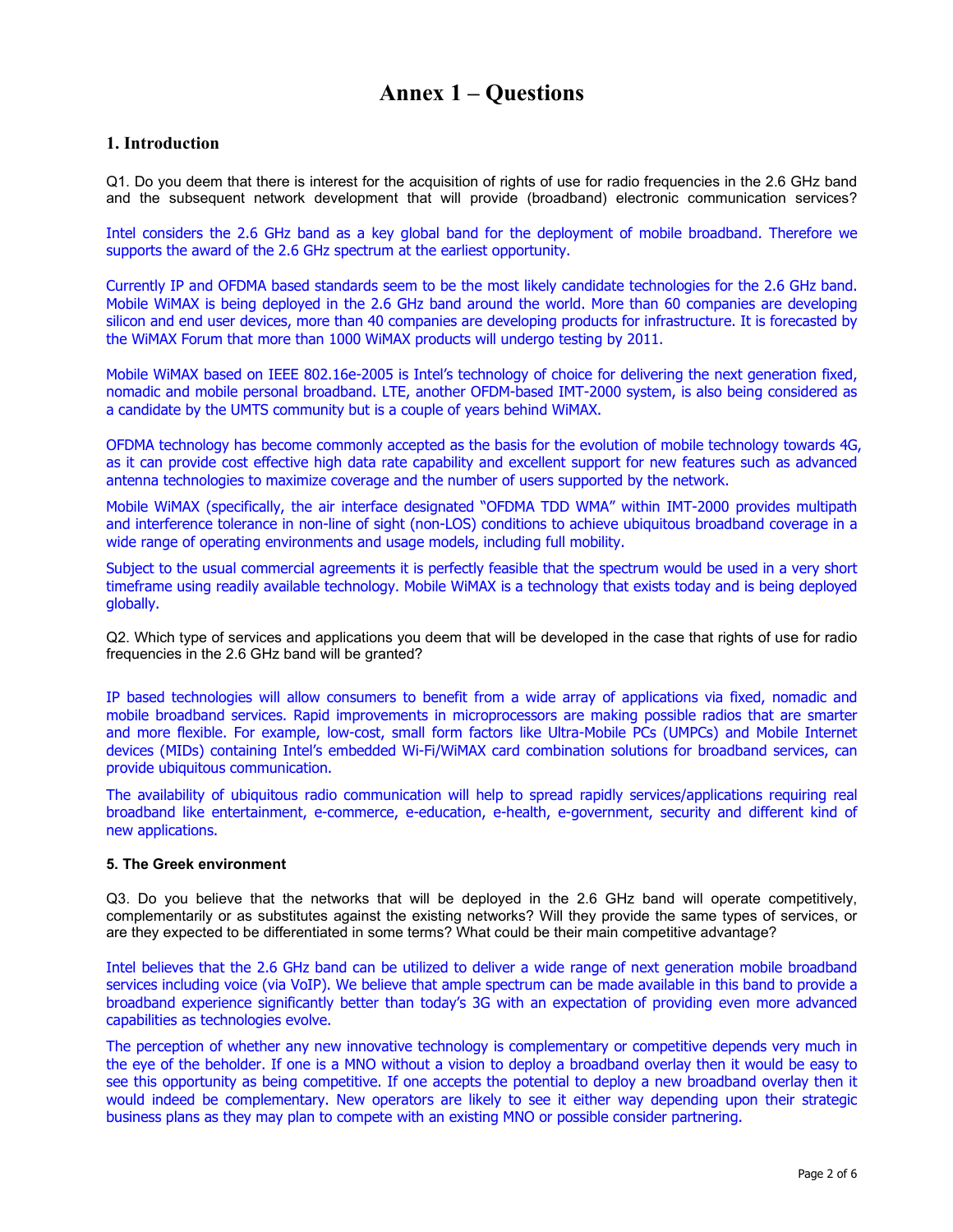The main competitive advantage is the ability to provide true broadband wireless services at lower cost.

Q4. Do you believe that the networks that will be developed in the 2.6 GHz band will be commercially viable, taking into account the late entry into the market, compared with other providers that are already active with networks operating in frequency bands where similar services can be provided?

Fixed broadband solutions in Greece show signs of saturation in the coverage of large cities (copper infrastructure) and economic deployment difficulties (fiber). The commercial results of WiMAX networks already deployed across the globe show that the 2.6 GHz band offers certainly a viable alternate enabling the growth of the PC market and the massive shift to mobility for the benefit of Greek citizens in getting access to broadband services.

Intel believes that there is demand for true broadband services. OFDMA technology, especially WiMAX, can provide substantial benefits to operators. The commercial viability of any network deployment depends upon many variables, including the opportunity to gain access to spectrum at a sensible cost and a regulatory structure that allows operators to offer a wide range of services.

### **6. Technical Issues**

Q5. Do you agree with the most likely 2.6 GHz band uses as they are identified by EETT? Are there any other uses or technologies that should be reported?

Intel agrees with the uses of the band identified by EETT. We note that Mobile WiMAX (IEEE 802.16e-2005) can support voice (via VoIP) in addition to broadband data services

Q6. How much spectrum (in MHz) you deem that serves your business plans for the 2.6 GHz band (a) for TDD technology and (b) for FDD technology?

Operators need sufficient spectrum to build a profitable and scalable network. Economic viability of a service provider's business case is highly sensitive to the size of the spectrum allocation license. Operators will not be able to offer affordable broadband services with insufficient spectrum and this in turn will adversely affect the range of services and service quality. In line with the European Commission desire to increase flexibility in the 2.6 GHz band through their WAPECS initiative, Intel recommends that a market-based approach is employed to determine the paired / unpaired split. We provide further details in our response to Question 7 below.

Following on from the WiMAX Forum recommendation on spectrum requirements per Operator which suggest a minimum of 30 MHz contiguous spectrum per operator is required it is clear that if only the 50 MHz "centre gap" is made available for unpaired then only one fully efficient Operator would be enabled. Intel recommends excluding any co-ordination or guard band (restricted) requirements where necessary.

Q7. What is in your opinion the advisable spectral quantity for each awarded Right in the 2.6 GHz band, so that the probability of market success is maximized while ensuring the necessary competition?

Intel believes that the quantity of spectrum awarded so be based upon market demand. Furthermore, we believe that the amount of paired/ unpaired spectrum made available should also be based upon market demand.

The diagram below highlights some possibilities for releasing the 2.6 GHz band which has been provided by UK Ofcom. There are many market-based options available and three are shown –

- Typical implementation based on ECC Decision(05)05 with 2 X 65 MHz paired with a 50 MHz unpaired allocation plus two 5 MHz co-ordination channels
- A theoretical example of a market-based approach to the paired / unpaired allocation in this instance showing 2 X 40 MHz paired with a 105 MHz unpaired allocation plus one 5 MHz co-ordination channel
- A 5 MHz raster as defined within ITU-R Recommendation M.1036 showing ultimate flexibility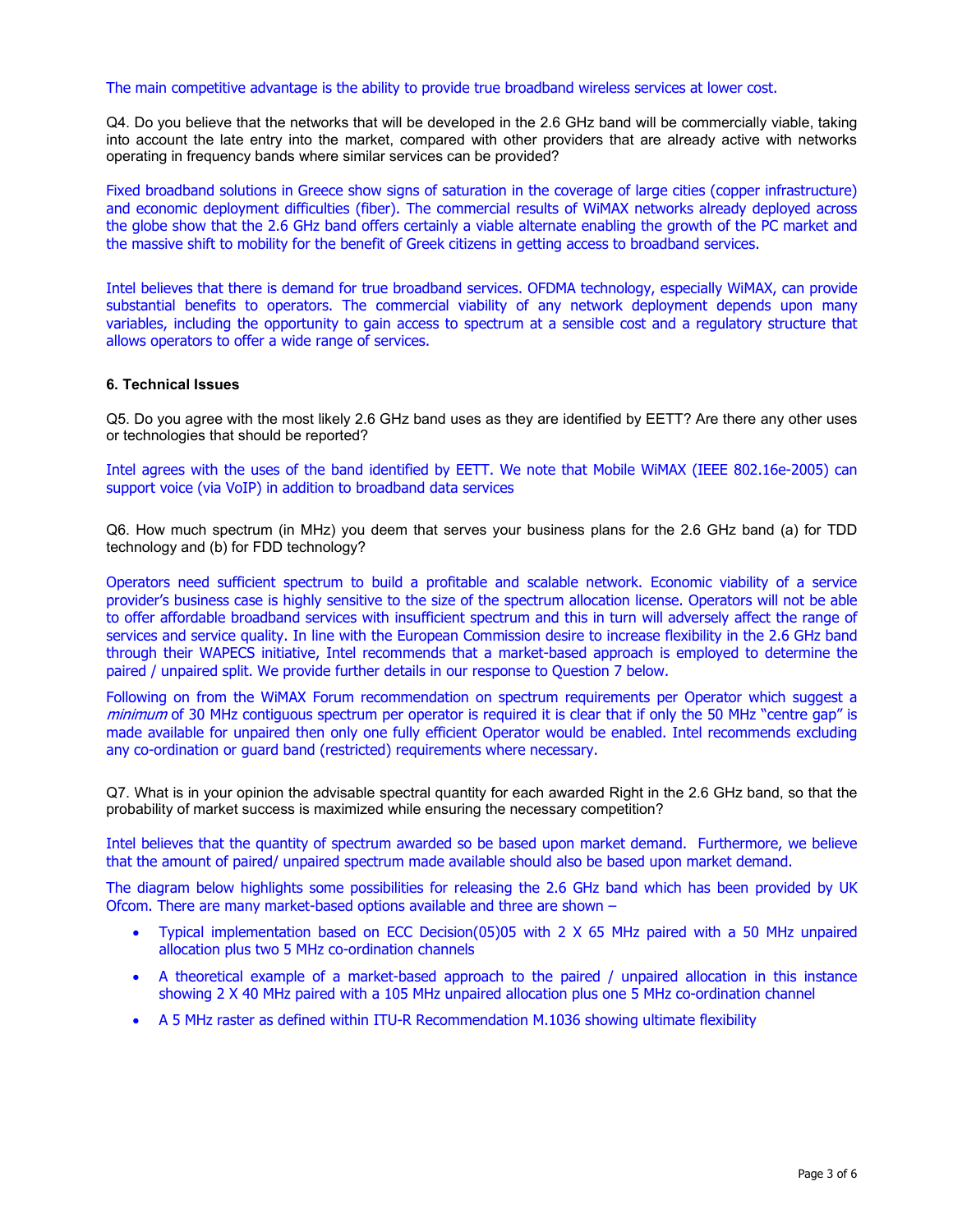#### **UK 2.6 GHz Auction; TDD/FDD Flexibility** Outcome 2 (13 blocks paired, 10 blocks unpaired) 9 10 11 12 13 MSE  $\overline{2}$ 26 26 27 28 29 30 <u> Andrew Maria a San A</u> CEPT Channel Plan; CEPT Recommendation (05)05; three years old and due for revision; no deployment in Europe!!!!!!!!!!!!!! Outcome 7 (8 blocks paired, 21 blocks unpaired) 10 11 12 13 14 15 16 17 18 19 20 21 22 PMSE<br>MOD 23 24 المتحدث والمتحال المتحالة المتحالة المتحالة والمتحدث والمتحدث والمتحالة والمتحدث والتناقل المتحالة المتحالة Flexible channel plan on market demand; TDD centre gap expands down; new TDD allocation at top; 120 MHz duplex maintained Outcome 15 (38 blocks unpaired, no paired blocks) PMSE/ 1 2 3 4 5 6 7 9 9 0 11 2 3 4 5 6 7 9 0 12 3 4 5 6 7 8 9 0 12 30 21 22 23 24 25 26 27 28 29 30 31 32 33 34 35 36 in der der en der en der en der en der en der en der en der en der en der en der en der en der en der en der e<br>Der en der en der en der en der en der en der en der en der en der en der en der en der en der en der en der e ITU-R M.1036 Option "c3"; all TDD; one of the options so even at a global level there is more than 2 X 70 MHz / 50 MHzSource: UK Ofcom **Unnaired Inter** aired lete **Guard blocks**

# "*Spectrum is critical to enabling next generation of converged services; major implications for competition & innovation in communications sector*"

*Source: UK Ofcom*

Operators need sufficient spectrum to build a profitable and scalable network. Economic viability of a service provider's business case is highly sensitive to the size of the spectrum allocation license. Operators will not be able to offer affordable broadband services with insufficient spectrum and this in turn will adversely affect the range of services and service quality. In line with the European Commission desire to increase flexibility in the 2.6 GHz band through their WAPECS initiative, Intel recommends that a market-based approach is employed to determine the paired / unpaired split.

Intel acknowledges the importance of maintaining the 120 MHz duplex spacing for paired deployments but recommends sufficient unpaired spectrum is available for more than 1 Operator subject to market demand. We believe that a two-round auction, such as the one proposed by Ofcom, offers the best opportunity to determine market demand for spectrum. The first round of the auction is used to determine the ratio of paired/ unpaired spectrum to be made available. The second round of the auction determines the actual allocation of spectrum blocks.

Q8. What is in your opinion the appropriate allocation of 2.6 GHz band apart from the 2 570-2 620 MHz sub-band?

i. The channel plan of Decision ECC/DEC/(05)05 should be followed

ii. Spectrum for TDD technology – in addition to the already allocated 50MHz – should be made available (determine the necessary additional spectrum)

iii. The market should decide if there is any real need for additional spectrum for TDD technology (possibly via a competitive award process)

Intel supports option iii which allows market forces to determine the amount of paired/unpaired spectrum to be made available. It is clear that the European Commission is empowering Administrations to take a more marketbased approach to spectrum management and assignment which is fully aligned with Intel's position. This flexibility maximises the available spectrum based on Operator's requirements while still FDD operators to benefit from 120 MHz duplex spacing. This flexibility is exactly how the UK will be releasing the 2.6 GHz band in 2009.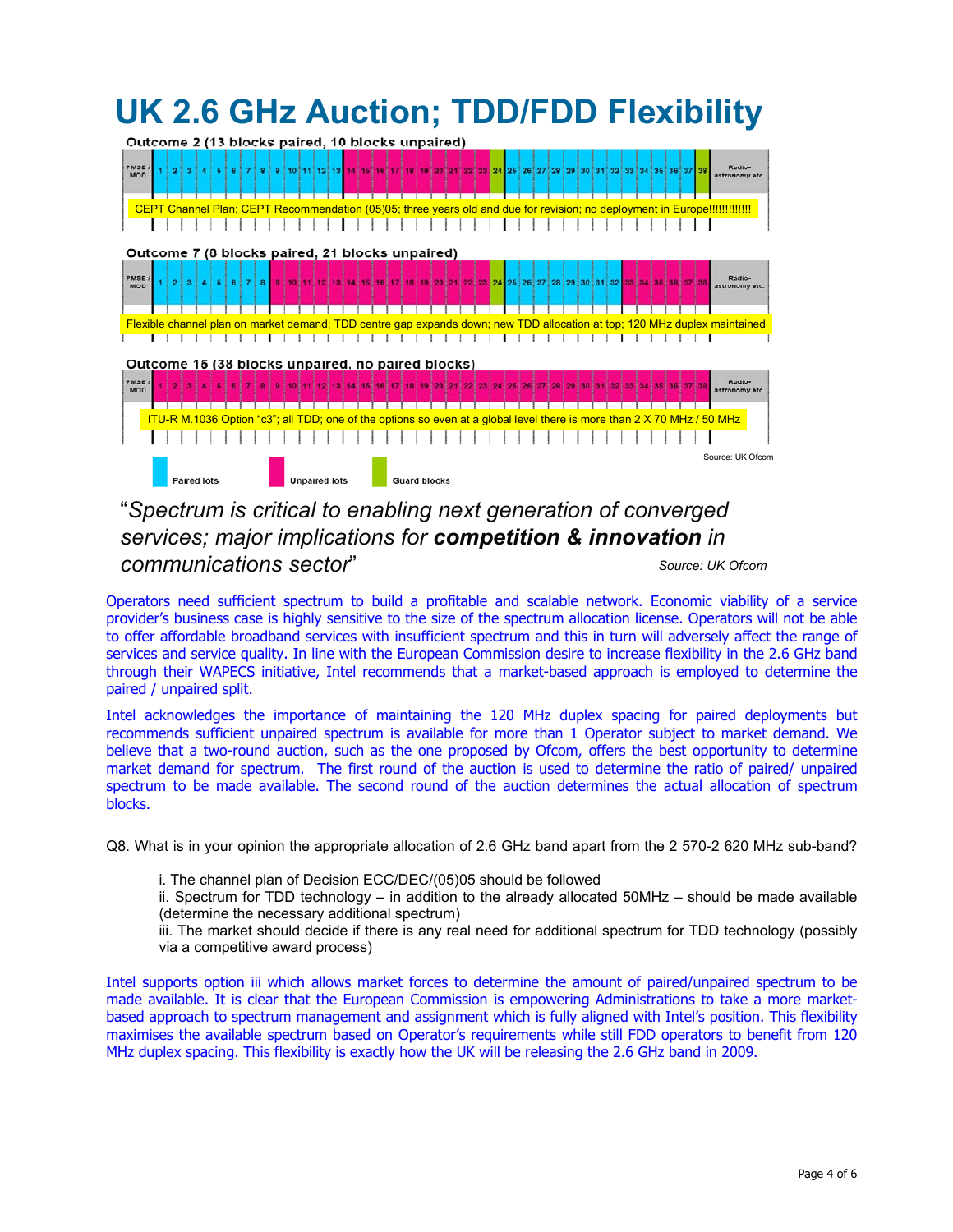Q9. Do you believe that the right holders should be given the possibility to modify (while the right is in force) the way of operation (FDD or TDD) in accordance with predefined, agreed rules?

Intel believes that consumers and businesses benefit most from technology and service neutral policies. We therefore support any initiative which enables greater flexibility in the terms of existing and new licenses. The licensee should have the freedom to deploy any technology, subject to minimal technical restrictions, that meets their business needs. Intel notes that the frequency band under consideration in this consultation is considered by the European Commission as WAPECS band. The EC has instructed the ECC to develop a set of least technical restrictive conditions to enable greater technology flexibility; Intel is fully supportive of this activity. These conditions have been completed for the 2500 – 2690 MHz and 3400 – 3800 MHz bands and conditions are under development for the so called digital dividend band.

Intel suggests that not precluding the possibility of deploying TDD in paired spectrum can also assist to maximize the greatest chances of sustainable deployments.

#### **7. Market Elements**

Q10. Do you believe that the award of the 2.6 GHz band will contribute to the further development of electronic communication services in Greece and the enhancement of competition?

Yes, Intel believes that the award of the 2.6 GHz band will contribute to the further development of electronic communication services in Greece. We note that the amount of spectrum available in the 2.6 GHz band can enable operators to deliver a wide range of services including true broadband to Greek consumers.

Q11. Do you believe the 2.6 GHz band should be made available immediately for the deployment of electronic communications services or should its award be delayed (determine the time horizon) and why?

Intel supports the EC Decision 2008/477/EC and in particular Article 2 which states that "No later than six months after entry into force of this Decision Member States shall designate and subsequently make available, on a nonexclusive basis, the 2 500- 2 690 MHz band for terrestrial systems capable of providing electronic communications service…."

With reference to the above information, Intel believes that the mobile broadband market need for this spectrum exists today and therefore encourages the Greek administration to start award licenses as soon as possible. This approach would be consistent with EC Decision 2008/477/EC.

Furthermore, we note that the spectrum is currently not being used. Therefore, Greek consumers and businesses are not able to benefit from the services that could be made available today. Because spectrum is a non-depletable resource, there is no benefit in letting it lie fallow. The value that would be lost by delaying the award of the spectrum licenses cannot be recovered. At a 10 percent discount, one year's delay wastes approximately 9 percent of the net present value of the spectrum in question. Those benefits include both the foregone profits of the operator and benefit to consumers from lower prices, more minutes of use and new capabilities.

Q12. What is the expected time scale for the return on investment related to the development of networks and services in the 2.6 GHz band?

Intel would like to note that the amount of spectrum available to operators has a direct impact on the time scale associated with a positive return on investment (i.e. a sufficient amount of spectrum should be made available to enable an operator's business model).

Q13. Do you believe that the EETT should take measures that will accompany the award of the 2.6 GHz band and which should these be?

Intel has no other comment on this question. Intel supports technology and service neutrality and believes that Operators are best able to determine the conditions most suitable for their business model. This is a fundamentally important position which is maintained throughout this consultation report and influences the responses to the questions asked.